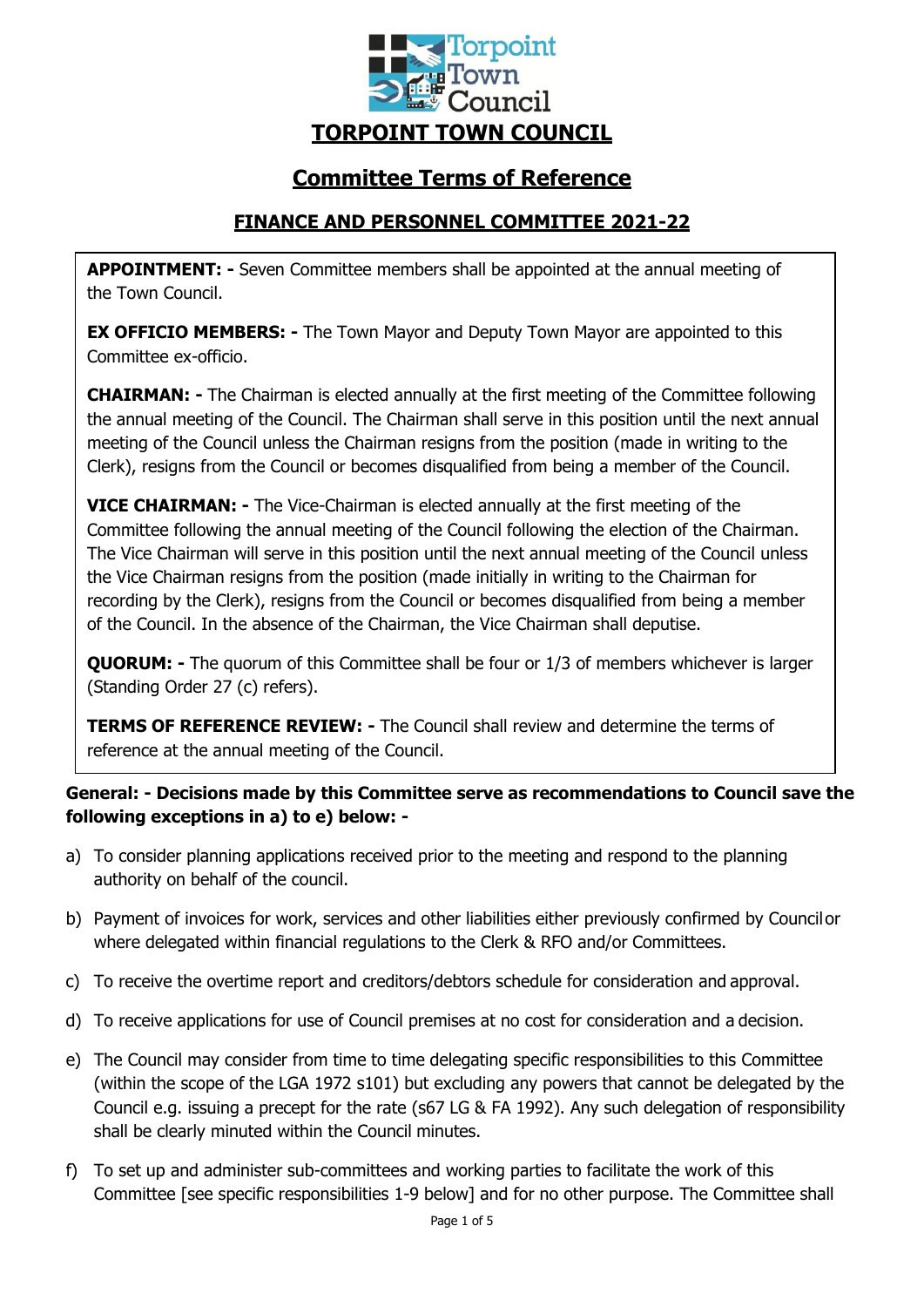

determine the terms of reference and protocols for the sub-committees and working parties that shall report to this committee. No sub-committee or working party shall be formed or operated without terms of reference and protocols.

Where matters have been delegated to this Committee for approval, it shall comply with all Council's policies, protocols, systems and procedures including Standing Orders and Financial Regulations and any other statute within legislation.

# **Specific Responsibilities** –

Under the direction, leadership and guidance of the Committee Chairman, shall be accountable and responsible for the following areas of Council activity

- 1) Oversight and responsibility for the Council finances and personnel matters.
- 2) Overall responsibility for the organisational design of the Council staffing structure.
- 3) Compilation and presentation of income and expenditure forecasts for the following fiscal year and the subsequent precept recommendation for consideration at the Council meeting in November of each year.
- 4) Together with the Clerk & RFO to review council insurance and other procedures that could result in an impact on Council finances and make recommendations to Council.
- 5) Together with the Clerk & RFO to review the Budget Variance and the appropriateness of current budgets that have not been delegated to other Committees.
- 6) To review responses from the Council internal and external auditors and make any recommendations.
- 7) To lead on and undertake the Council systems of internal controls including the self-assessment and the Council Risk assessments.
- 8) Monitor and recommend to Council all expenditure within s137 of the LGA 1972 (as amended) is within budgetary constraints and consider requests and make recommendations to Council.
- 9) To make recommendations on general procedures and systems and if required on policy introduction.
- 10) To review the Council personnel procedures and human resources with the Clerk & RFO including review of salaries and other emoluments payable to staff and make recommendations to Council.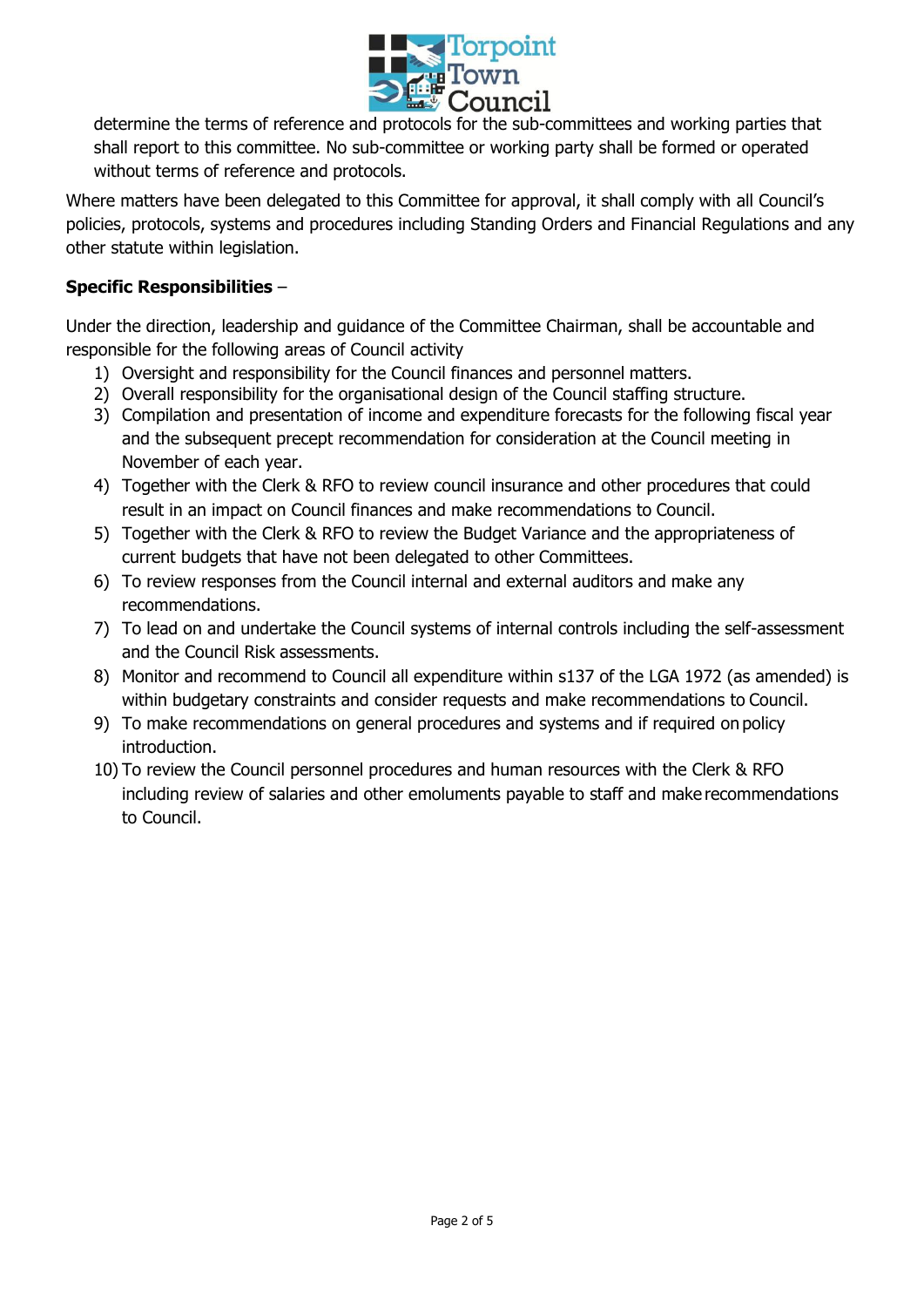

# **Committee Programme 2021/22**

## **June 2021**

Election of Chairman Election of Vice-Chairman Review Committee Terms of Reference Review Council Standing Orders (New Council formed) Authorisation of payment of Mayor's Allowance Council to submit Annual Governance and Accountability Statement, along with the required financial information to external auditor by the required date Advertise the public right of inspection of accounts

## **July 2021**

Advertise the Public Right of Inspection (must include first working days in July) Annual Civic Service Review Terms of Reference for Systems and Procedures group

#### **September 2021**

Arrange interim audit

#### **October 2021**

Begin the budget process for next year Review staffing arrangements/organisational design (to include staff appraisals, CPD and remuneration)

#### **November/December 2021**

Present budget for 2022/23 for Council approval Remembrance Service

#### **December 2021**

Make precept demand on principal authority Approve budget statement for principal authority

#### **January 2022**

Plan for the Annual Parish Meeting

#### **February 2022**

Undertake review of Standing Orders and Financial Regulations Undertake review of Internal Controls and Risk Management Commence review of Council's insurance provision

#### **March 2022**

Commonwealth Day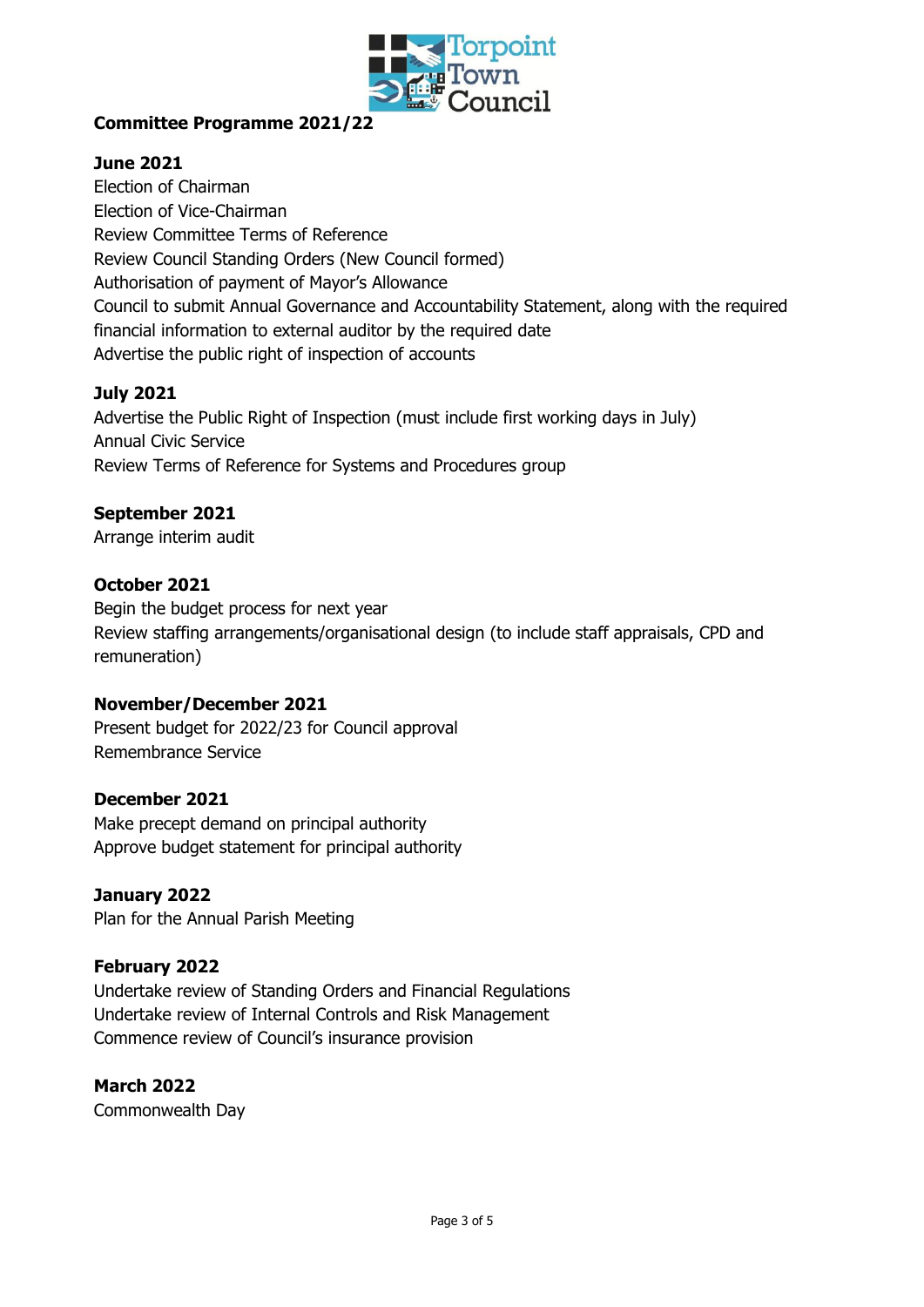

**Policies, protocols and procedures delegated to this Committee for consideration and to make recommendations to Council. All will be reviewed as part of a forthcoming overall review of Council policies, protocols and procedures.**

| POLICY, PROTOCOL OR PROCEDURE                                                           |
|-----------------------------------------------------------------------------------------|
| <b>Budget Monitoring Policy</b>                                                         |
| Managing Sickness Absence Policy                                                        |
| <b>Finance Policy</b>                                                                   |
| <b>Complaints Policy</b>                                                                |
| <b>Business Continuity Plan</b>                                                         |
| Council Business Risk Management                                                        |
| Council Financial Risk Management protocols                                             |
| Council Budget and Hire/Letting Charges                                                 |
| Section 137 Grant Protocols and Free of Charge                                          |
| Use Policy                                                                              |
|                                                                                         |
| Pay and Conditions Policy                                                               |
| Maternity/Paternity Policy                                                              |
| Pensions Discretion Policy                                                              |
| <b>Investment Strategy</b>                                                              |
| <b>Equal Opportunities Policy</b>                                                       |
| Lettings Policy                                                                         |
| <b>Civic Protocols</b>                                                                  |
| <b>Council Reserves Policy</b>                                                          |
| <b>Internal Controls Scrutiny Document</b>                                              |
| <b>Standing Orders</b>                                                                  |
| Financial Regulations and Best Value Statement                                          |
| Internal Financial Controls self-assessment and<br>Statement of Internal Controls (SIC) |

Dignity at Work

Drugs and Alcohol Policy